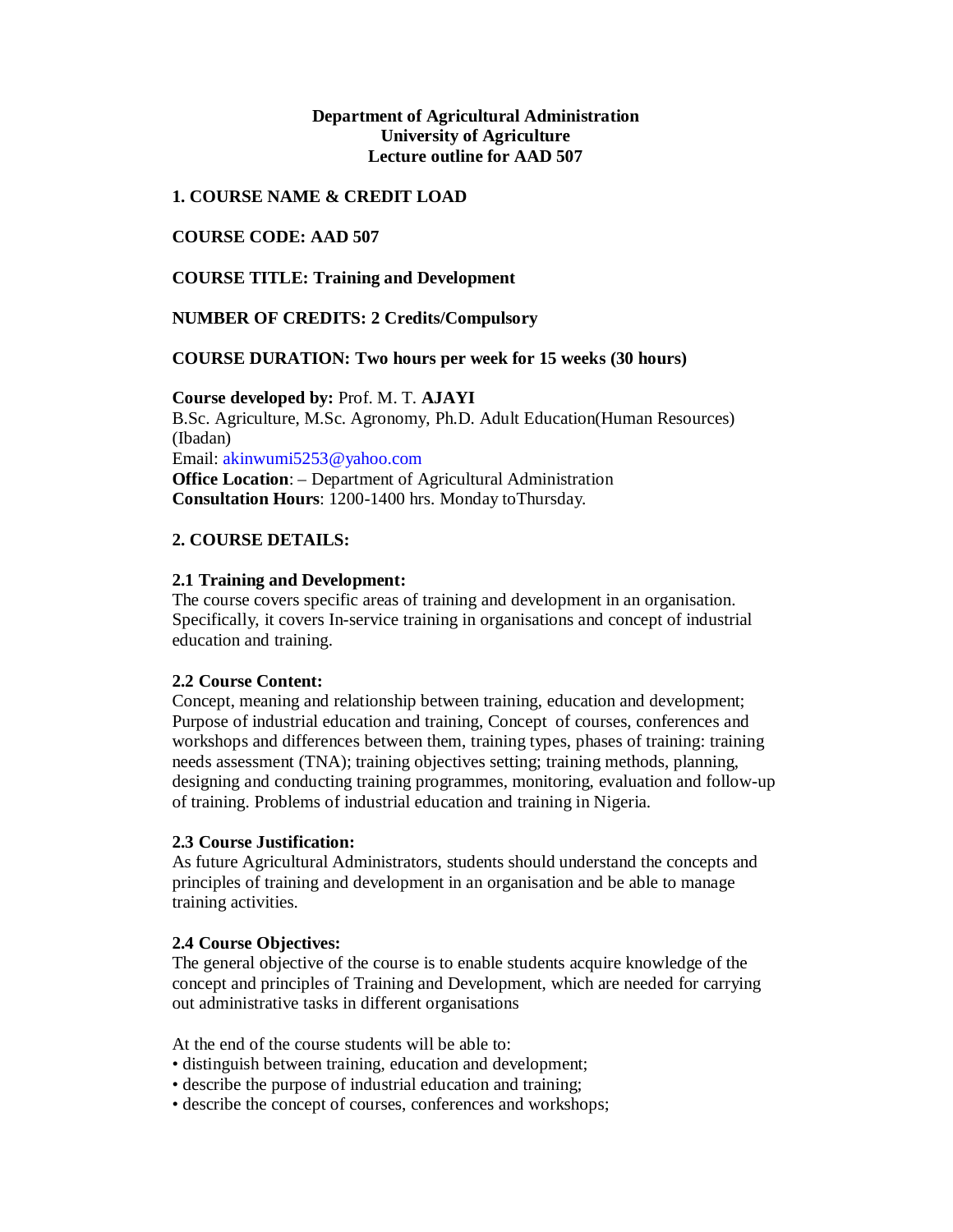- explain different types of training;
- describe training needs assessment, objectives and methods of training;
- describe the planning, designing and implementation of training;
- explain the method of monitoring and evaluation of training; and
- explain the problems of industrial education and training in Nigeria.

#### **2.5 Course Requirements:**

Students are expected to participate in all the course activities and have a minimum of 75% attendance to qualify for writing the final examination. Students will be required to submit a report of web research on any of the topics treated in this course. This will account for part of the continuous assessment. Students will be expected to treat all study questions and submit assignments fortnightly for grading. All class assignments should be word processed.

## **2.6 Methods of Grading: NO ITEM SCORE**

- 1. Class Assignment 5
- 2. Class Participation 5
- 3. Class Test 15
- 4. Internet Contribution 5
- 5. Comprehensive Final Examination 70

## **Total 100**

## **2.7 Course Delivery Strategies:**

The course objectives will be achieved by the traditional face to face weekly lecture on designed topics, theoretical materials (lecture notes) provided during lectures, seminars, and group exercises. The course delivery strategies will be supported through tutorials and study review at the end of the semester. Students will be encouraged and required to read around the topics and follow current training and development issues in the media and on the web. Groups will be created to enhance web discussion of the course and students will be required to have a yahoo e-mail account.

## **3.0 LECTURE CONTENT**

## **Week1: Concept of training education and development, Definitions and Process of training, education and development.**

**Objective:** Students will be able to discuss the importance of studying training and development

#### **Description:**

A general overview of the course will be introduced to students. The need for the study of training and development in organisations will be examined. Also, definitions and the the scope of each of the three items will be discussed. The distinguishing features between training, education and development will be explained.

#### **Study Questions:**

- 1. What is training?
- 2 Mention the roles of training in an organisation
- 2. Describe differences between training, education and development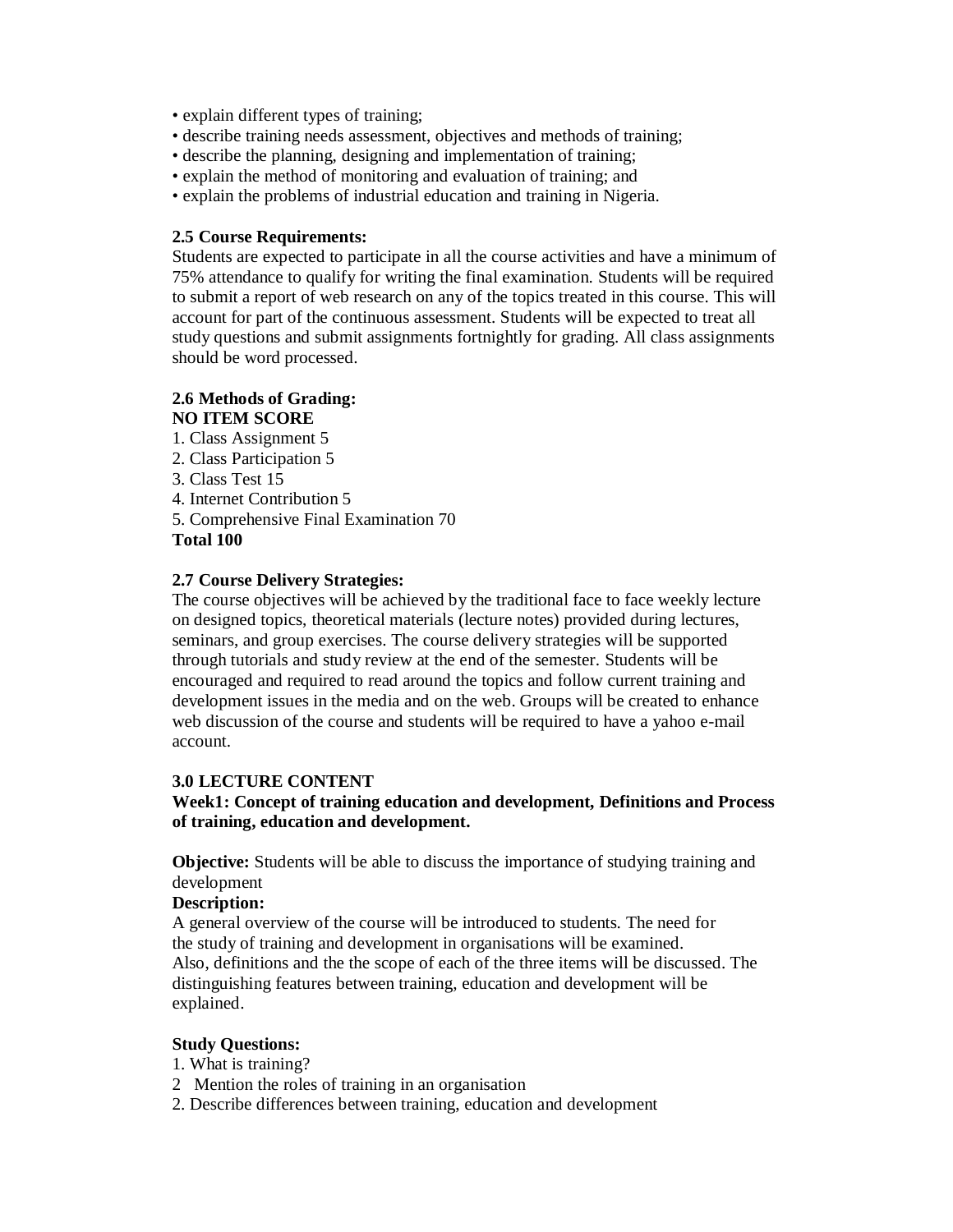#### . **Reading List:**

1. Bankole, A.R. (2003). Principles of personnel Management: Segprints, ISBN 978- 33512-7-.pp 81-122. 2. Omole, M.A.L. (1993) Industrial Education and Human Resources Development. Alafas Nig.Ltd. ISBN 978-33651-3-4. 129 pp.

## **Week 2: Purpose of Industrial Education and Training, Concept of courses, conferences and workshops.**

**Objective:** Students will be able to explain the puropse of industrial education and training as well as ability to distinguish between courses, conferences and workshops.

## **Description:**

**1st Hour:** Purpose of Industrial Education and Training will be explained and how they benefit individual and the organisation.

**2nd Hour:** Concept of courses, conferences and workshops will be examined and the differences between them will be explained.

### **Study Questions:**

- 1. What is industrial or organisation education?
- 2. Why are organisation education and training important in an organisation?
- 3 Explain the differences between courses, conferences and workshops.

## **Reading List**

1. Bankole, A.R. (2003). Principles of personnel Management: Segprints, ISBN 978- 33512-7-.pp 81-122.

2. Omole, M.A.L. (1993) Industrial Education and Human Resources Development. Alafas Nig.Ltd. ISBN 978-33651-3-4. 129 pp.

## **Week 3: Types of Training.**

**Objective:** Students will have the knowledge of various types of training activities.

## **Description:**

The different types of training activities in an organisation will be described. The benefits and limitation of each of the training activities will also be explained.

#### **Study Questions:**

1. List the various types of training.

2. When and why will you recommend any of the training activities in an organisation?.

## **Reading List:**

1. Bankole, A.R. (2003). Principles of personnel Management: Segprints, ISBN 978- 33512-7-.pp 81-122.

2. Omole, M.A.L. (1993) Industrial Education and Human Resources Development. Alafas Nig.Ltd. ISBN 978-33651-3-4. 129 pp.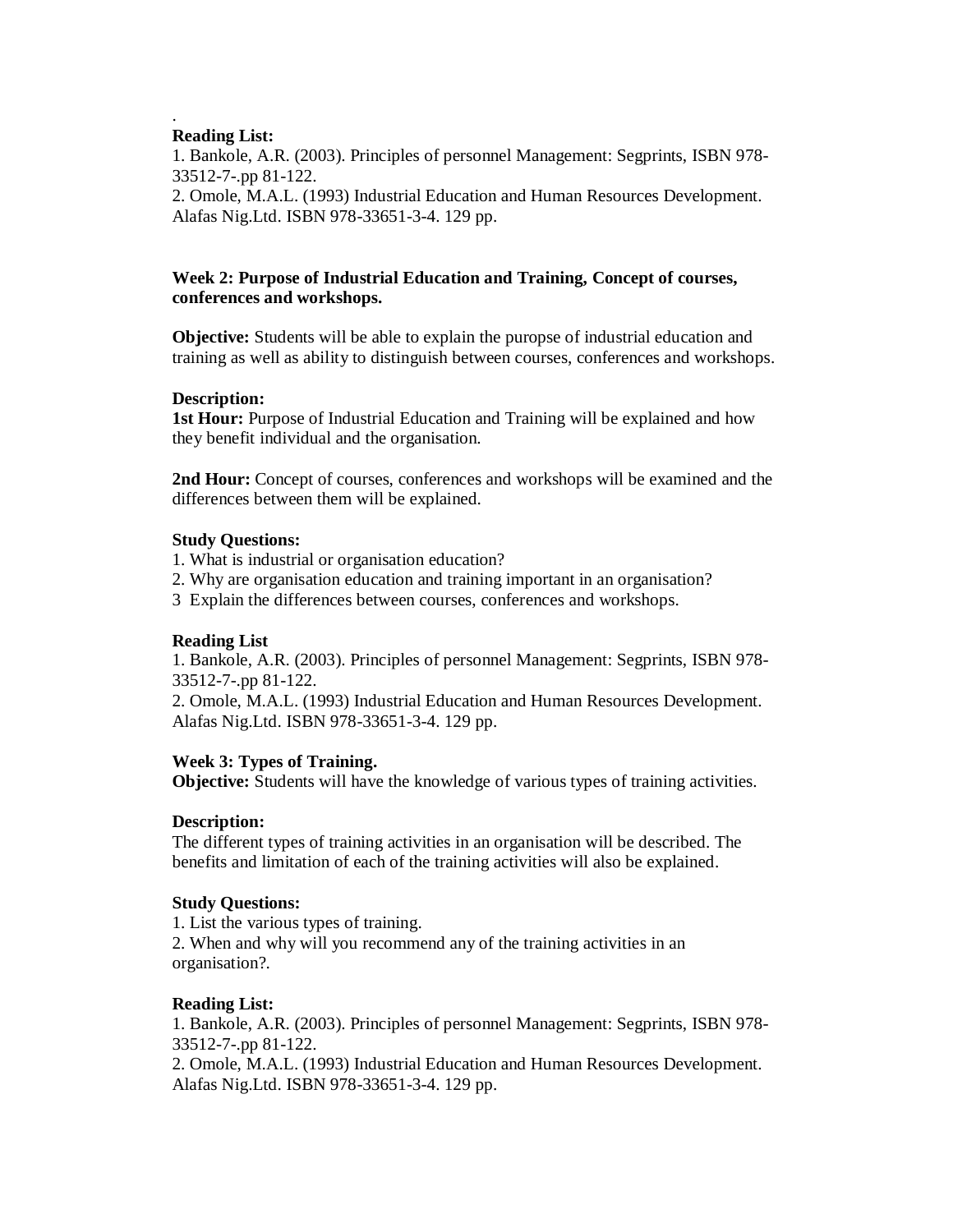3 Halim, A. and Ali, M. (1998). Training and Professional Development in Improving Agricultural Extension. A reference Manual, Chapter 15, FAO, Rome.

## **Week 4: Phases of Training and Training Needs Assessment.**

**Objective:** Students will have a clear understanding of the phases and steps of training process. They will also know the importance of training needs assessment and methods of carrying out needs assessment.

## **Description:**

Phases of training and steps will be well explained. It will also be shown diagramatically. The concept of training needs assessment will be discussed while reasons for needs assessment and methods for carrying it out will be described.

## **Study Questions:**

- 1. List the major phases of training and mention the activities under each phases.
- 2. What is training needs assessment?
- 3. What are the reasons conducting needs assessment?
- 4. List some methods used in conducting needs assessment?

### **Assignment:**

1. Describe the skill-gap Analysis as a method of carrying out needs assessment.

## **Reading List:**

1. Omole, M.A.L. (1993) Industrial Education and Human Resources Development. Alafas Nig.Ltd. ISBN 978-33651-3-4. 129 pp.

2 Halim, A. and Ali, M. (1998). Training and Professional Development in Improving Agricultural Extension. A reference Manual, Chapter 15, FAO, Rome.

#### **Week 5: Training Needs Assessment contd.**

Because of the importance of training needs assessment, the discussion will continue in week 5.

#### **Study Questions:**

- 1. List the major phases of training and mention the activities under each phases.
- 2. What is training needs assessment?
- 3. What are the reasons conducting needs assessment?
- 4. List some methods used in conducting needs assessment?

#### **Week 6: Training objectives .**

**Objective:** Students will be able to understand training objectives and write specific objectives for a training course.

#### **Description:**

**1st Hour:** The importance of training objectives as well as the types will be described. How to write specfic objectives will be Explained.

**2nd Hour:** Practical session with students will writing specific objectives for a proposed training activity.

## **Study Questions:**

1. What is training objective?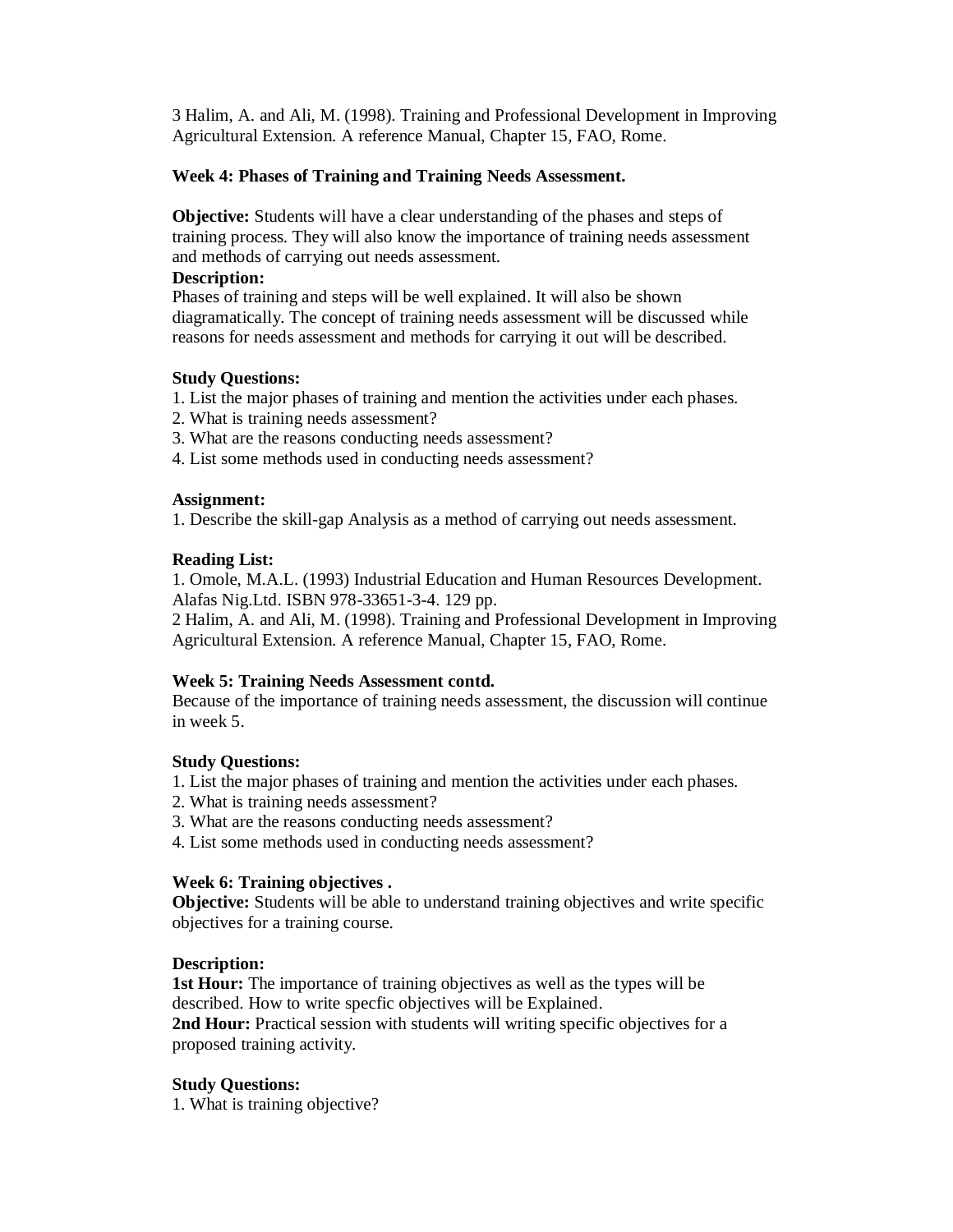- 2. Why is it important in a training course?
- 3. List the major types of training objective.

## **Reading List:**

1. Omole, M.A.L. (1993) Industrial Education and Human Resources Development. Alafas Nig.Ltd. ISBN 978-33651-3-4. 129 pp.

2 Halim, A. and Ali, M. (1998). Training and Professional Development in Improving Agricultural Extension. A reference Manual, Chapter 15, FAO, Rome.

#### **Week 7: Selecting and organising course content**

**Objective:** - Students will be able to select and organise course content and prepare curriculum for a training course.

#### **Description:**

The process of curriculum development for a training course will be described. Guidelines in determining course content and sequecing will also be explained

Students will be giving opportunity to develop a course content by breaking course content to specific topics for a proposed training course of choice.

#### **Study Questions:**

1. Define course curriculum.

- 2. Give 2 reasons why there is need develop course curriculum
- 3. List the guidelines for determining course content

#### **Assignment:**

.

.

Develop a course curriculum for a two-day training course for field extension agents

#### **Reading List:**

1. Omole, M.A.L. (1993) Industrial Education and Human Resources Development. Alafas Nig.Ltd. ISBN 978-33651-3-4. 129 pp.

2 Halim, A. and Ali, M. (1998). Training and Professional Development in Improving Agricultural Extension. A reference Manual, Chapter 15, FAO, Rome.

#### **Weeks 8 & 9: Training methods**

**Objective**: Students will be able to use appropriate training method (s) in a specified training course

#### **Description:**

Two weeks will be devoted to this topic so as to have an indepth of the methods because of its importance in the training process. As there are range of training methods, students will be exposed to the different types of training methods. Each of these methods will be explained and when to use them.

Factors to consider in the selection of training methods will also be explained. Students will be given the opportunity to practise some of these methods.

#### **Study Questions:**

- 1. What is a training method?
- 2. List the training methods you know
- 3. What are the factors considered in selecting any of these methods?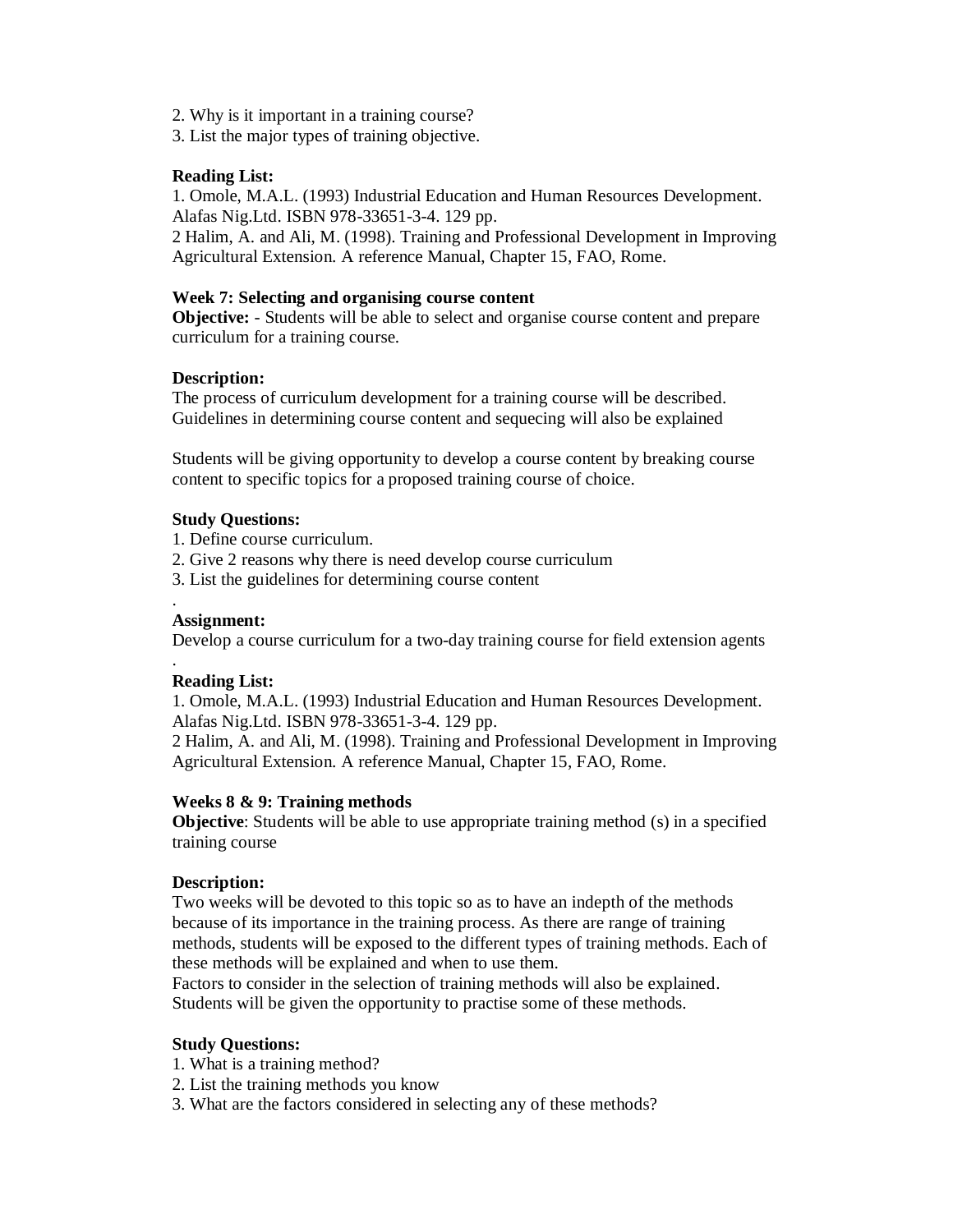## **Assignment :**

Write a case study of not more than 2 pages that can be used in a training course of your choice.

## **Reading List:**

1. Bankole, A.R. (2003). Principles of personnel Management: Segprints, ISBN 978- 33512-7-.pp 81-122.

2. Omole, M.A.L. (1993) Industrial Education and Human Resources Development. Alafas Nig.Ltd. ISBN 978-33651-3-4. 129 pp.

3 Halim, A. and Ali, M. (1998). Training and Professional Development in Improving Agricultural Extension. A reference Manual, Chapter 15, FAO, Rome.

**Weeks 10 &11: Implementation phase:** Planning, Designing and Conducting training programmes**.**

**Objective**: Students will be able to plan, design and conduct a training course.

## **Description:**

This lecture will describe the implementation phase. The stepwise arrangement of how carry out a training course starting from publicity will be explained. Students will also be allowed to prepare a checklist of what are required in running a training course.

### . **Study Questions:**

1. Describe information required in a typical course announcement? 2. Develop a checklist of activities in implementing a training course? **Assignment:**

## **Reading Lists:**

1. Bankole, A.R. (2003). Principles of personnel Management: Segprints, ISBN 978- 33512-7-.pp 81-122.

2. Omole, M.A.L. (1993) Industrial Education and Human Resources Development. Alafas Nig.Ltd. ISBN 978-33651-3-4. 129 pp.

3 Halim, A. and Ali, M. (1998). Training and Professional Development in Improving Agricultural Extension. A reference Manual, Chapter 15, FAO, Rome.

# **Week 12: Class Test.**

**Objective:** Students will be tested on what has been taught in the course for the past 11 weeks .

The questions provided for the test will be reviwed after the test.

# **Week 13: Monitoring and Evaluation of training courses.**

**Objective:** Students will be able to monitor and evaluate a training course.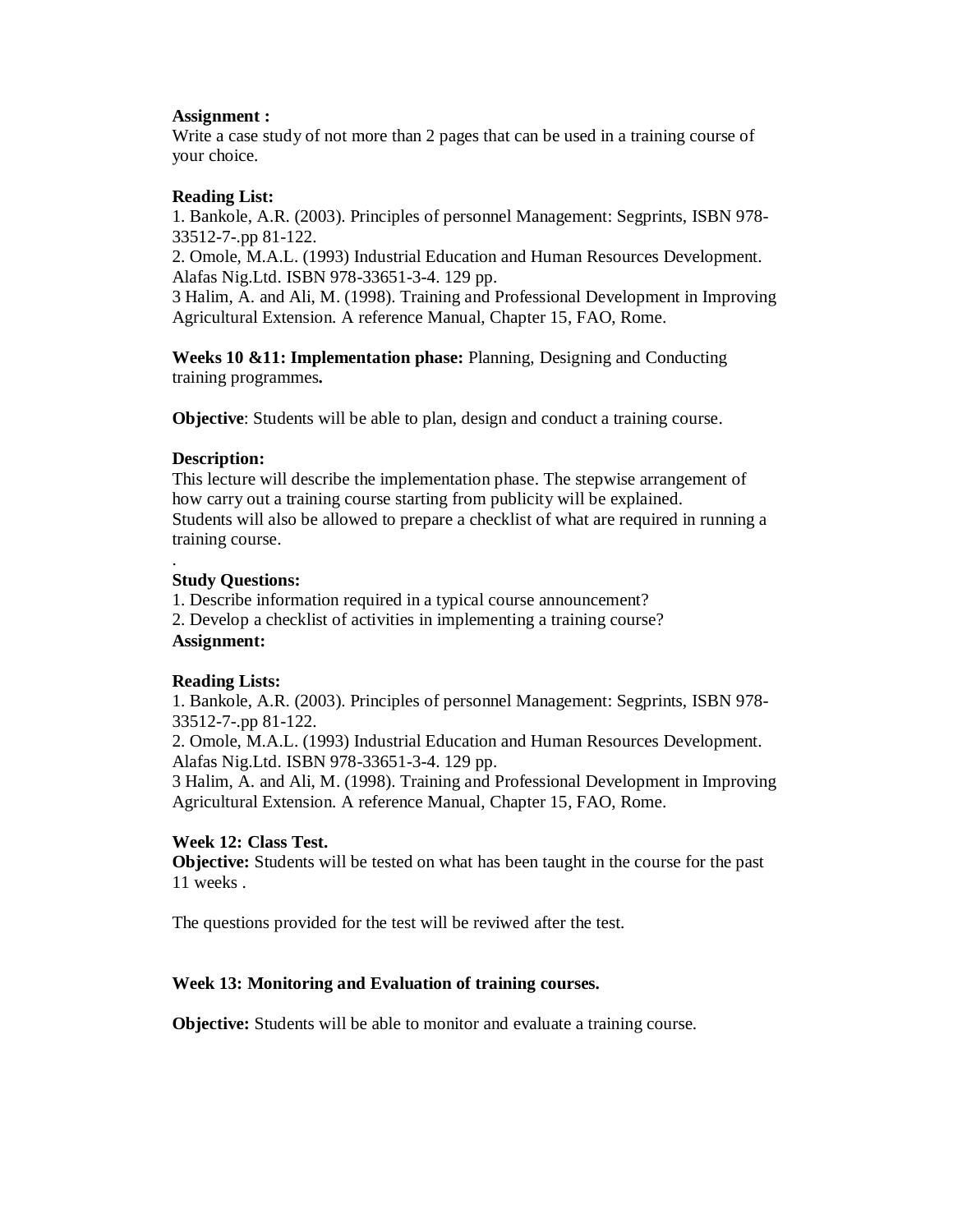## **Description:**

**1st Hour:** The lecture will explain what is monitoring and evaluation of training courses. The difference between the two will also explained. Criteria for evaluating and reasons for evaluating training will also be described.

**2nd Hour:** Types of evaluation will be discussed. When to evaluate, who to evaluate and how to evaluate will be discussed

### **Study Questions:**

- 1. What do you understand by monitoring?
- 2. What is evaluation?.
- 3. Describe 4 ways in which evaluation can be classified
- 4. Mention the types of evaluation.
- 5. On the basis of time dimension, mention how evaluation is classified

### **Reading List:**

1. Bankole, A.R. (2003). Principles of personnel Management: Segprints, ISBN 978- 33512-7-.pp 81-122.

2. Omole, M.A.L. (1993) Industrial Education and Human Resources Development. Alafas Nig.Ltd. ISBN 978-33651-3-4. 129 pp.

3 Halim, A. and Ali, M. (1998). Training and Professional Development in Improving Agricultural Extension. A reference Manual, Chapter 15, FAO, Rome.

### **Week 14: Problems of organisation education and training in Nigeria.**

**Objective:** The lecture will explains the major problems of organisation education and training in Nigeria.

## **Description:**

The major challenges and problems of industrial/organisation education and training will be discussed with specific examples.

#### **Study Questions:**

1. Explain the major challenges of organisation education in Nigeria..

## **Reading List:**

1. Bankole, A.R. (2003). Principles of personnel Management: Segprints, ISBN 978- 33512-7-.pp 81-122.

2. Omole, M.A.L. (1993) Industrial Education and Human Resources Development. Alafas Nig.Ltd. ISBN 978-33651-3-4. 129 pp.

3 Halim, A. and Ali, M. (1998). Training and Professional Development in Improving Agricultural Extension. A reference Manual, Chapter 15, FAO, Rome.

## **Week 15: Revision Exercise.**

**Objective:** Students will revise all topics taught during the semester.

**Description:** All topics dealt with in this course will be reviewed. The study questions and assignments will be given special attention. Students will discuss what they have learnt from the course. Students will be allowed to ask questions on specific topicsthat are not clear to them.